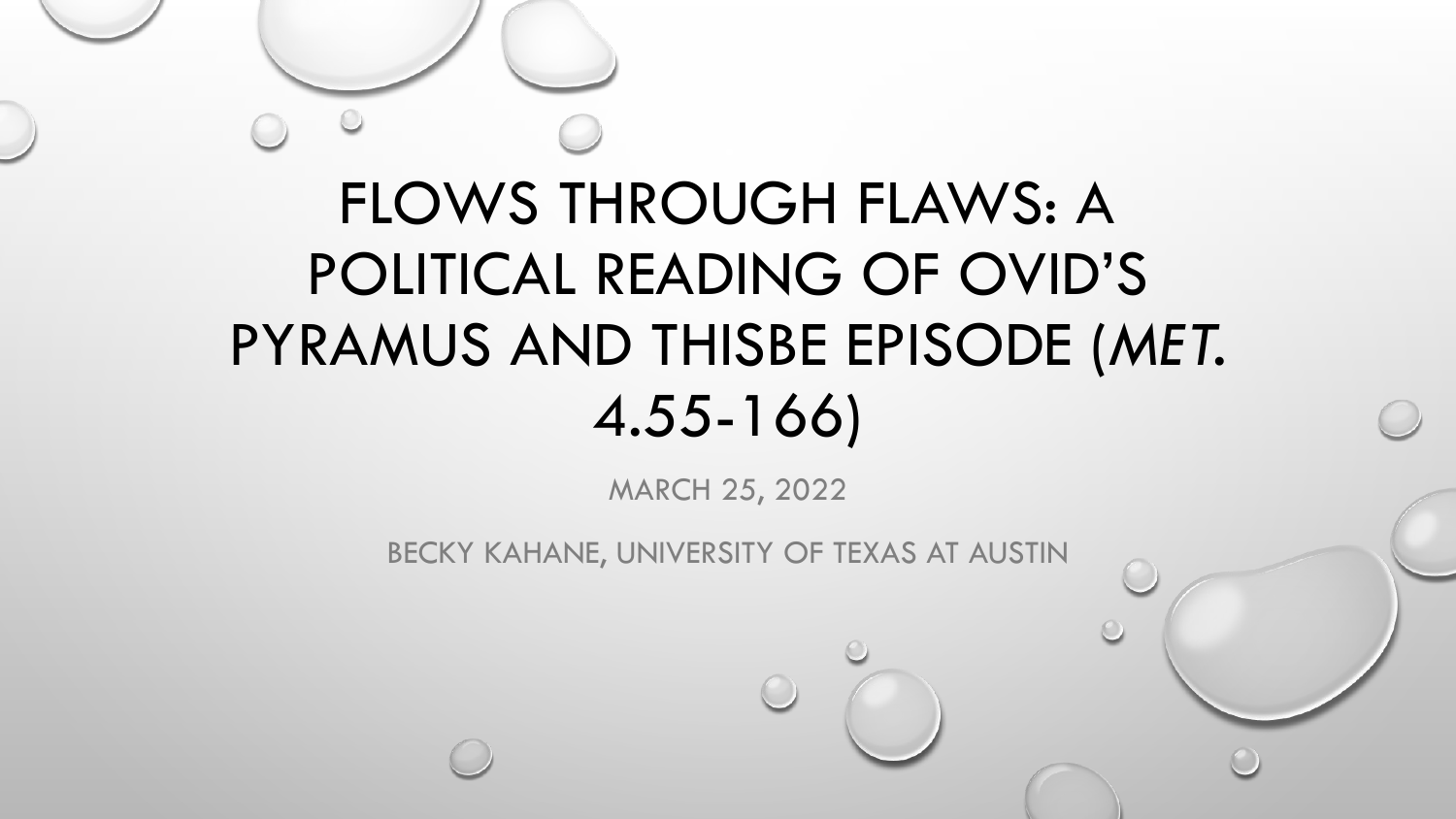# WHY TREAT THESE PASSAGES AS A PAIR?

- 1. "Cracked Wall Scene" (4.65-92) *tenuis rima* due to *vitium*
- 2. "Fractured Pipe Simile" (4.121.24) *tenue foramen*  due to *vitiatus* lead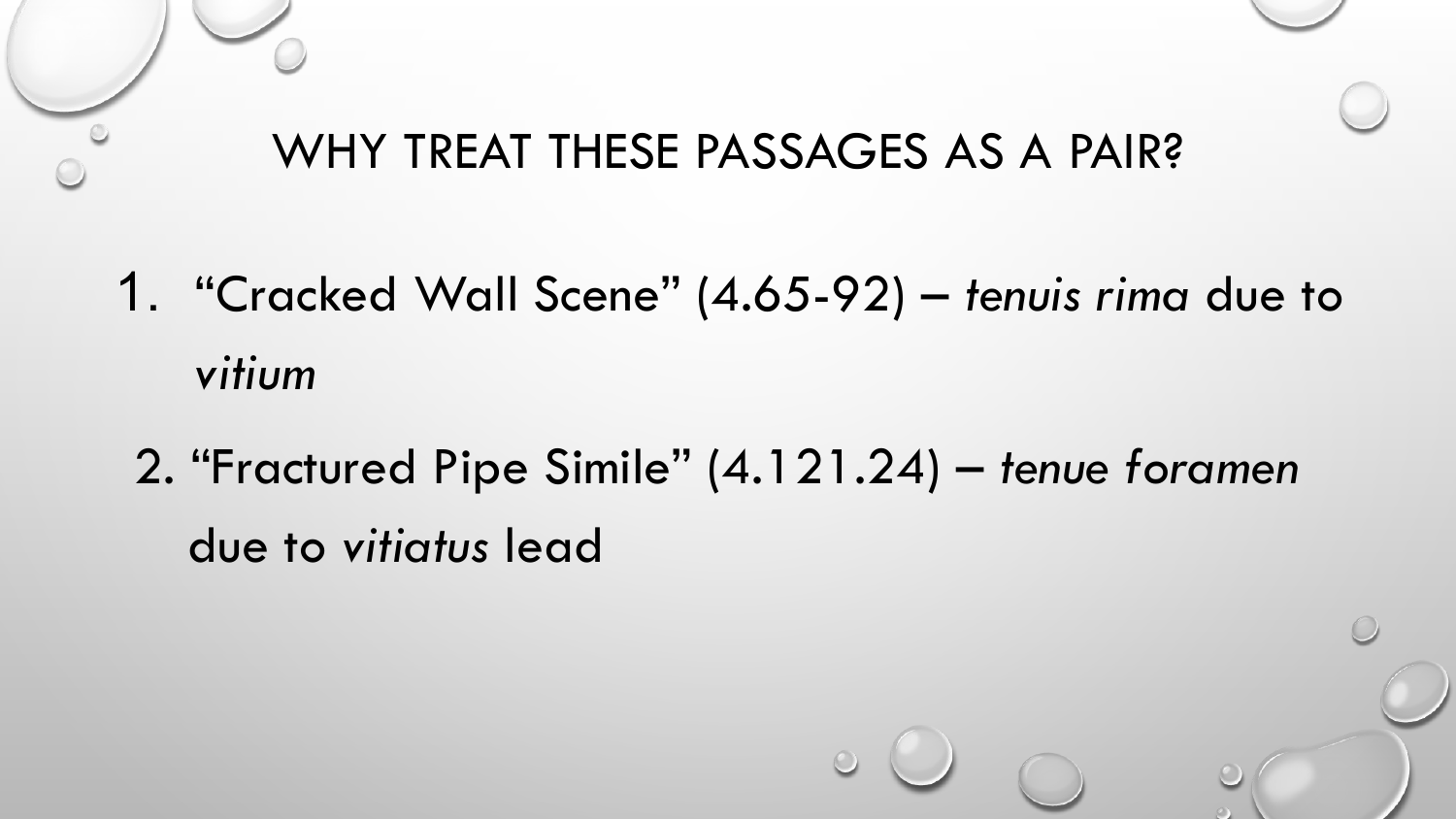## SUMMARY

- 1. In the cracked wall scene, Ovid incorporates Lucretian physics to fashion the movement of the lovers' voices through the wall as a destructive flow.
	- 2. In the fractured pipe simile, Ovid incorporates Lucretian physics to suggest that attempts to contain flows often backfire.
	- 3. Ovid uses technical Vitruvian vocabulary in the two passages to evoke imperial architecture.
	- 4. Political reading: The Ovidian flows represent the the Augustan regime's inability to control the flows of words and water.

 $\circ$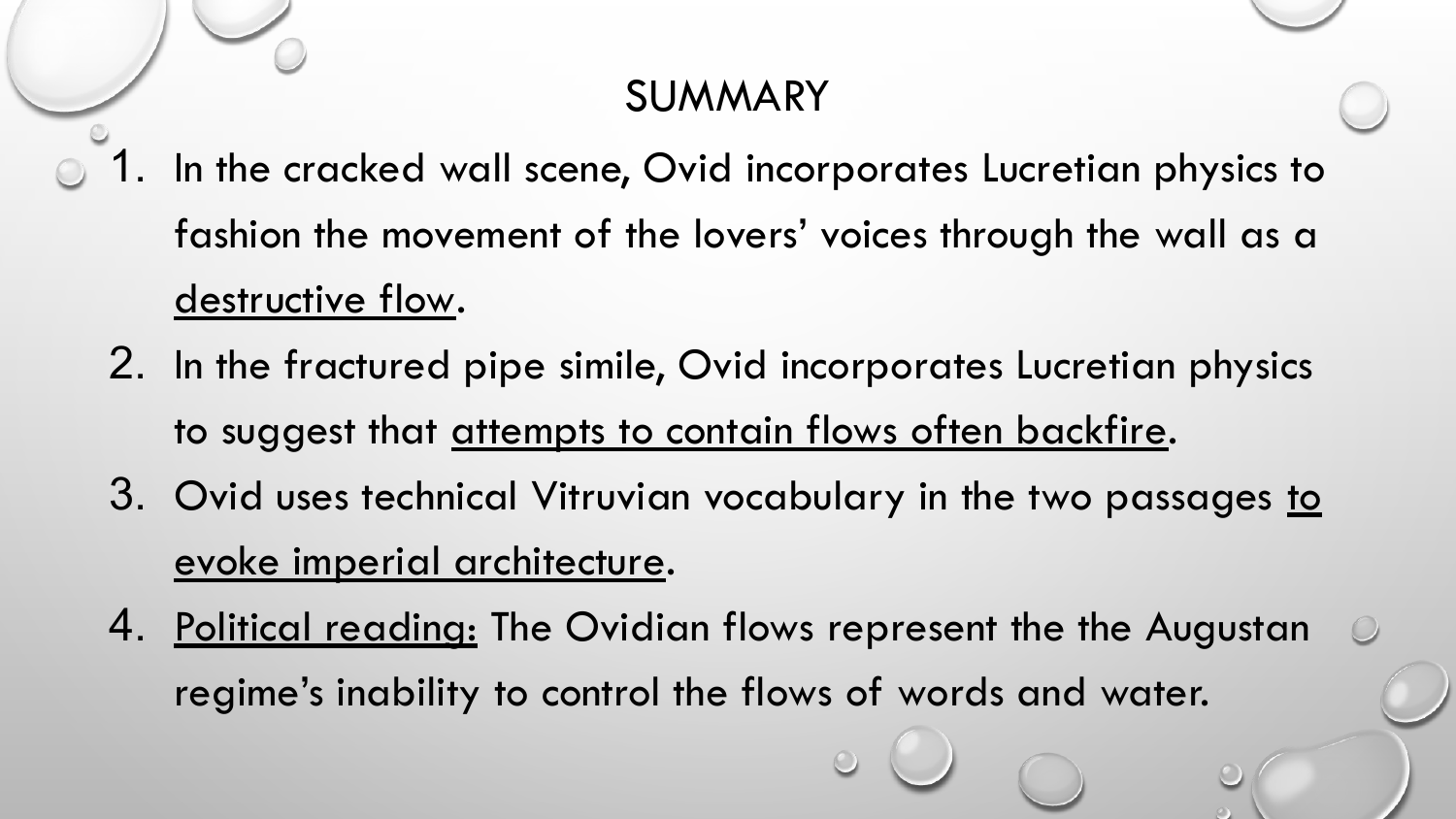### **ARGUMENT 1: LUCRETIUS IN OVID'S CRACKED WALL SCENE**

fissus erat tenui rima, quam duxerat olim, cum fieret, paries domui communis utrique. id vitium nulli per saecula longa notatum – quid non sentit amor? primi vidistis amantes et **vocis** fecistis **iter**, tutaeque per illud **murmure blanditiae minimo transire** solebant. *Met.* 4.65-70

Split by a thin crack, which it had received when it was made, was the wall common to each house. This flaw was noted by no one through the long ages—what does love not perceive? First you saw it, lovers, and you made a journey of the voice, and through it your blandishments safe with the smallest murmur were accustomed to go.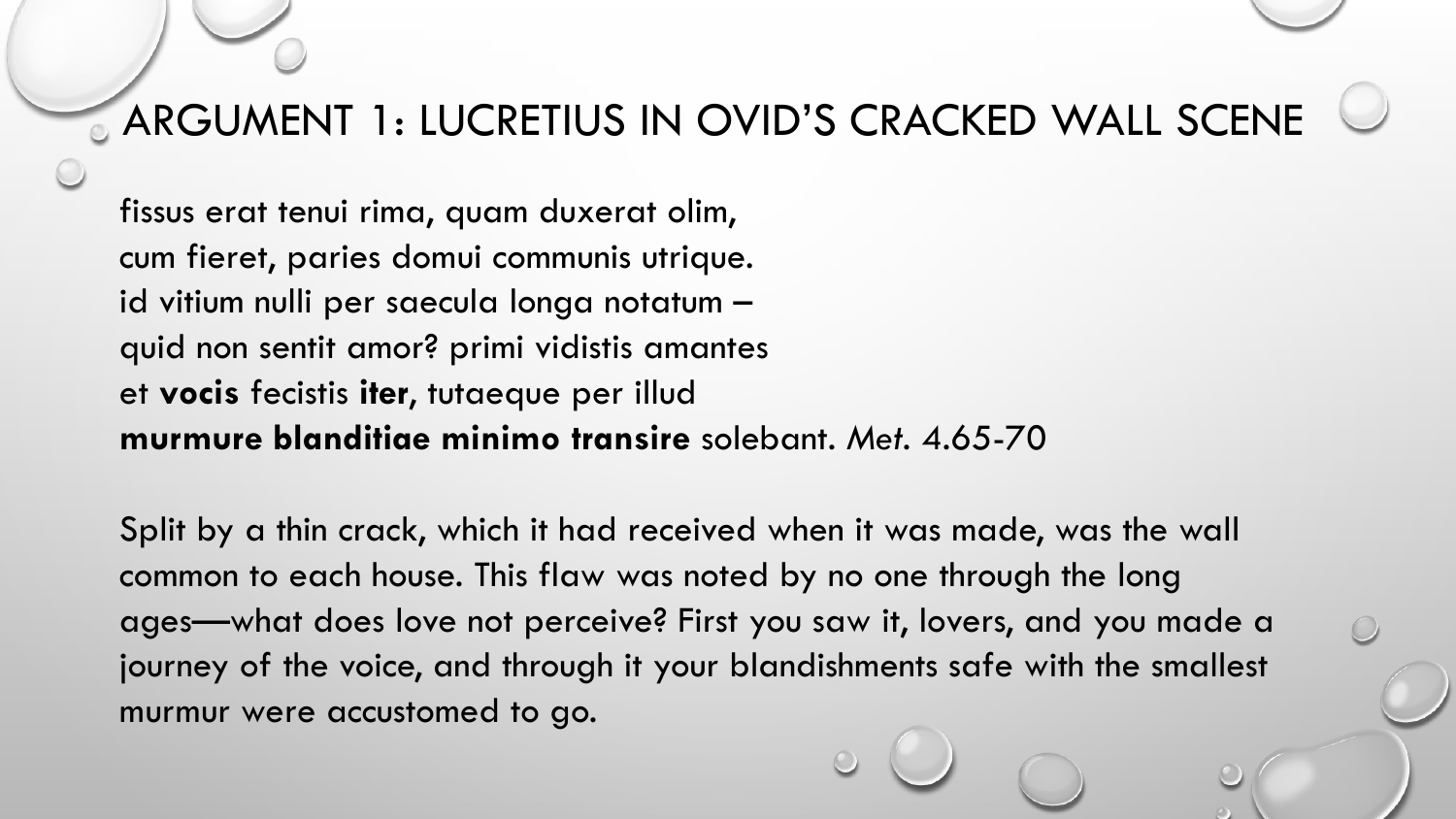#### ARGUMENT 1: LUCRETIUS IN OVID'S CRACKED WALL SCENE

conloquium clausis foribus quoque saepe videmus, nimirum quia vox per flexa foramina rerum incolumis **transire** potest, simulacra renutant *DRN* 4.598-600

We often witness a conversation going on behind closed doors of course because the voice can pass unimpaired through tortuous passages in a substance, while images refuse. (Lucretius Translations by W.H.D. Rouse.)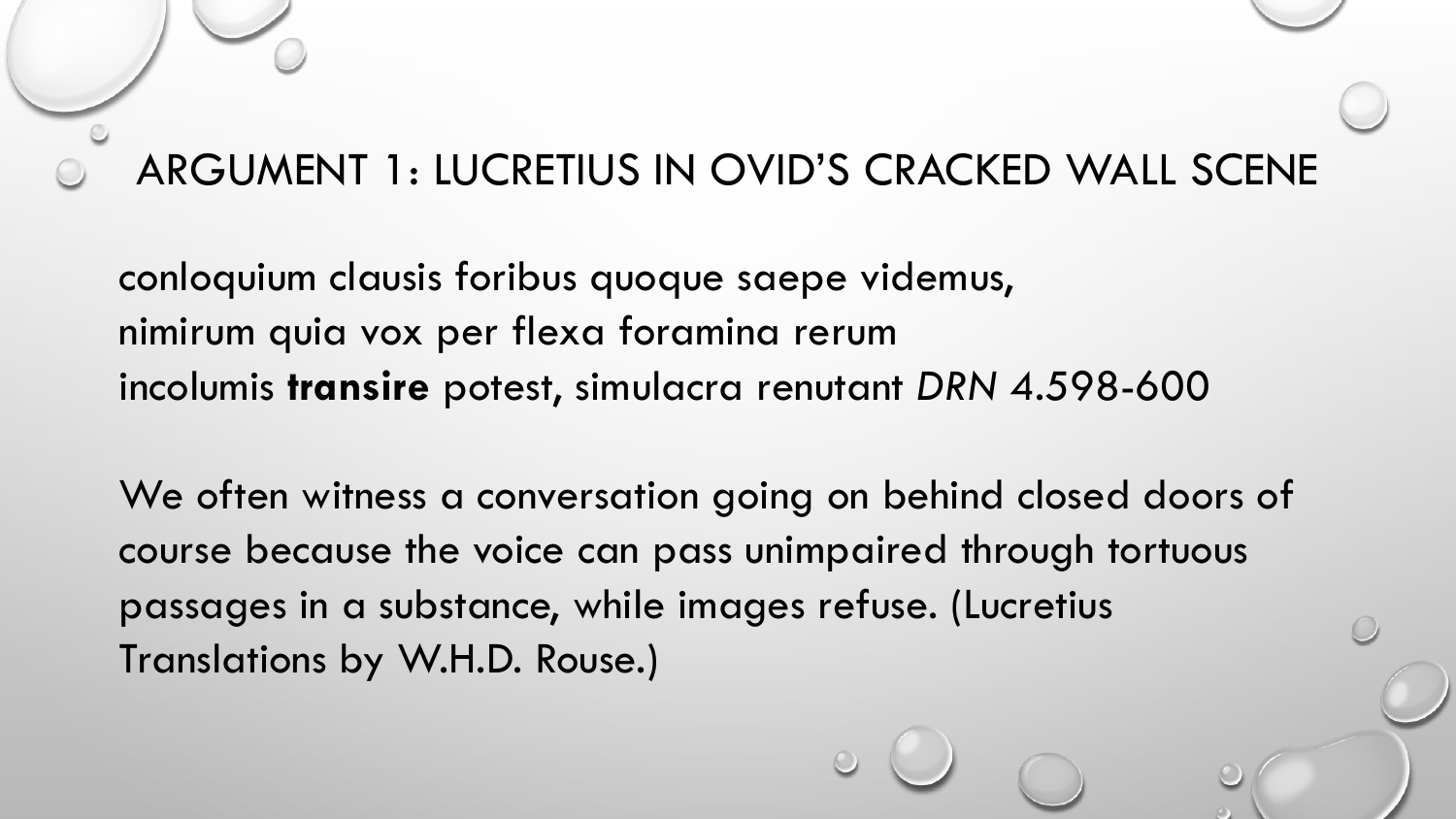#### ARGUMENT 1: LUCRETIUS IN OVID'S CRACKED WALL SCENE

nam neque conlidi sine inani posse videtur quicquam nec frangi nec findi in bina secando nec capere umorem neque item manabile frigus nec penetralem ignem, quibus omnia conficiuntur. *DRN* 1.532-35

For it is seen that **without void** nothing can be crushed, or broken or split in two by cutting, **nothing can admit liquid** or again percolating cold or penetrating fire, **by which all things are destroyed**.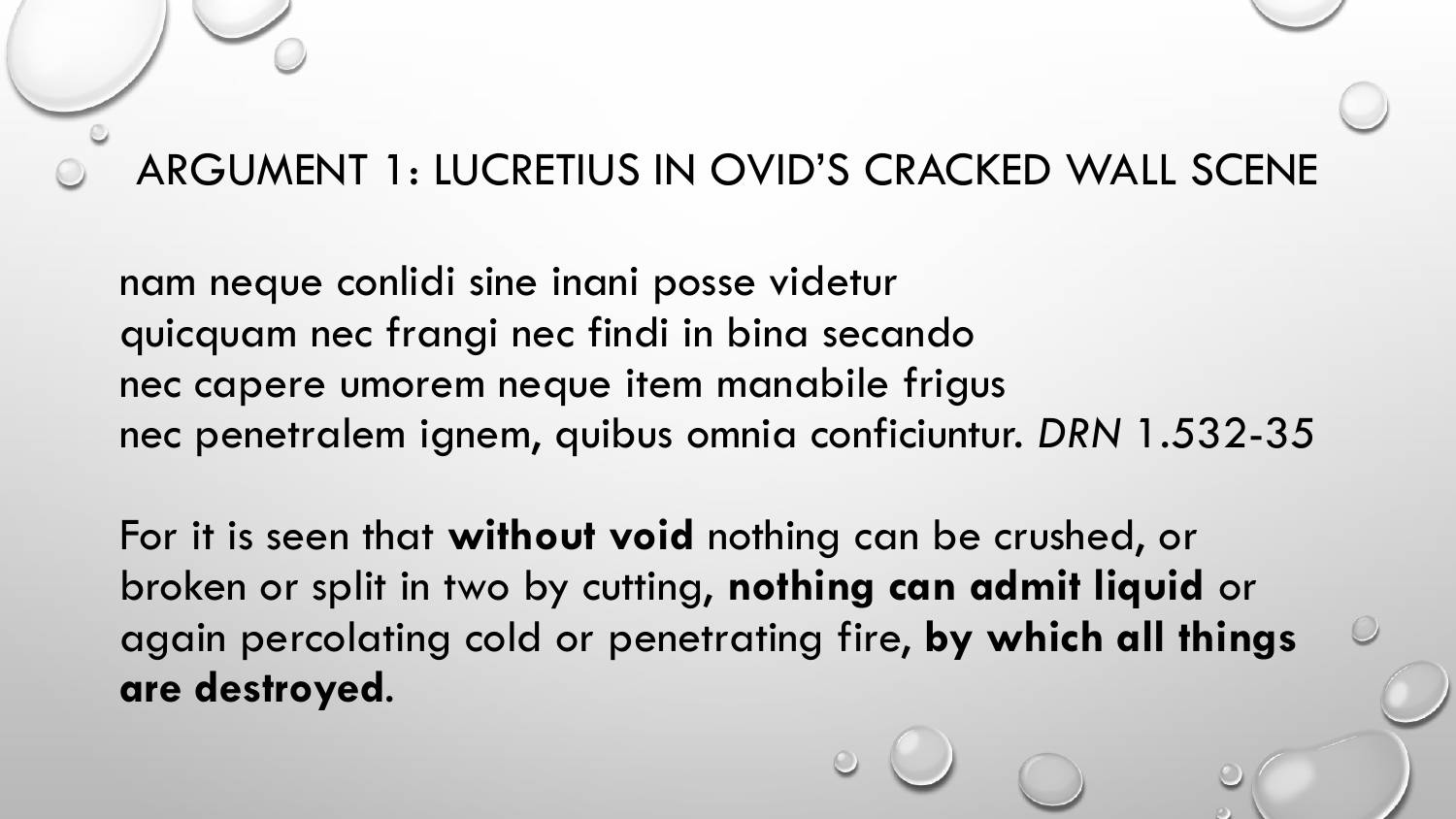#### ARGUMENT 2: LUCRETIUS IN OVID'S FRACTURED PIPE SIMILE

ut iacuit resupinus humo, cruor emicat alte, non aliter quam cum vitiato **fistula** plumbo scinditur et tenui stridente foramine longas eiaculatur aquas atque ictibus aera **rumpit**. *Met.* 4.121-24

As he lies on his back on the ground, a stream of blood leaps up high, no otherwise than when a water-pipe with faulty lead is split and from a thin, hissing opening, shoots out long streams and rends the air with blows.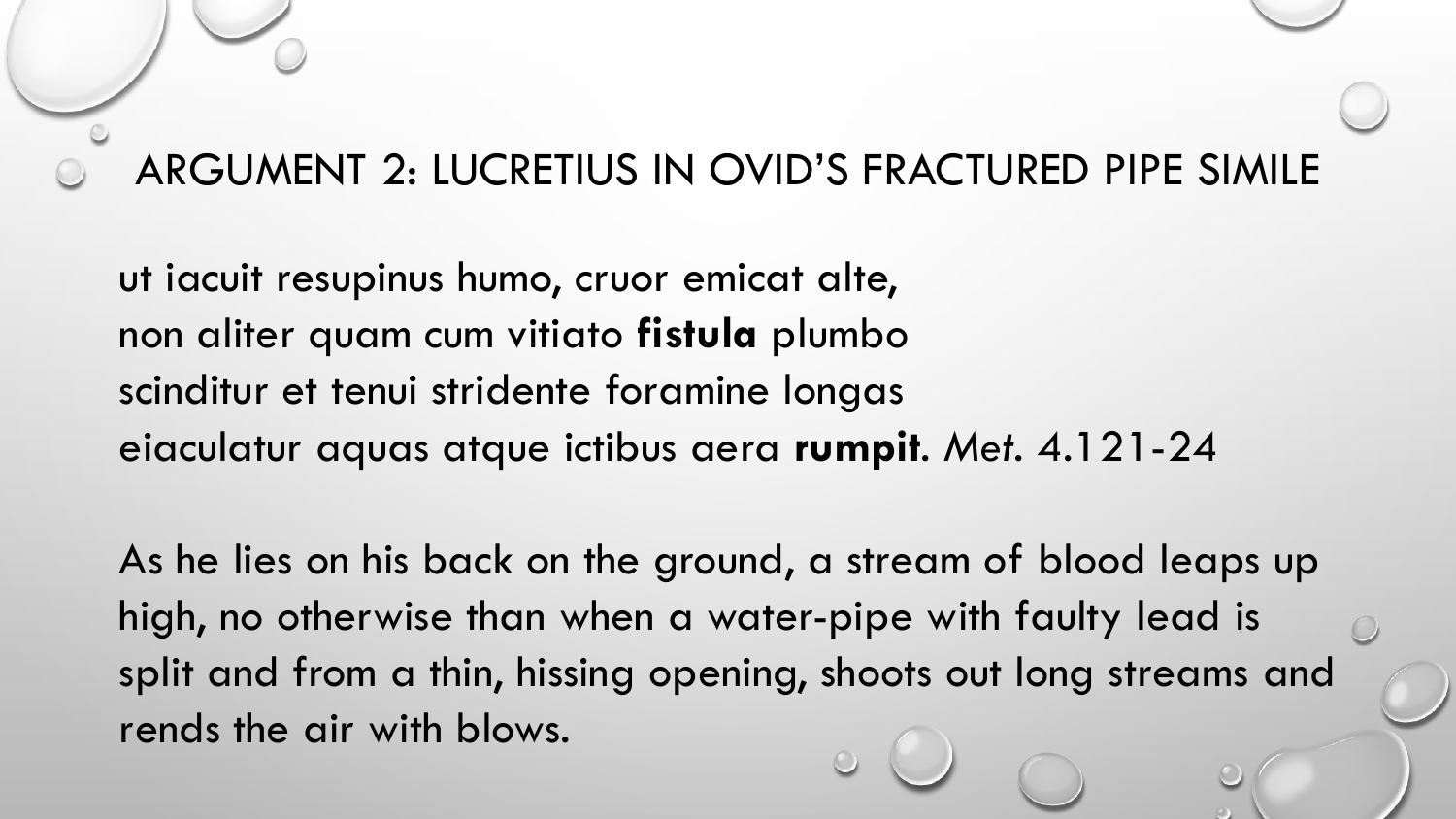#### ARGUMENT 2: LUCRETIUS IN OVID'S FRACTURED PIPE SIMILE

adfirmant volgo taciturna silentia **rumpi,** chordarumque sonos fieri dulcisque querallas, tibia quas fundit digitis pulsate canentum, et genus agricolum late sentiscere, quom Pan, pinea semiferi capitis velamina quassans, unco saepe labro calamos percurrit hiantis, **fistula** silvestrem ne cesset fundere musam. *DRN* 4.583-89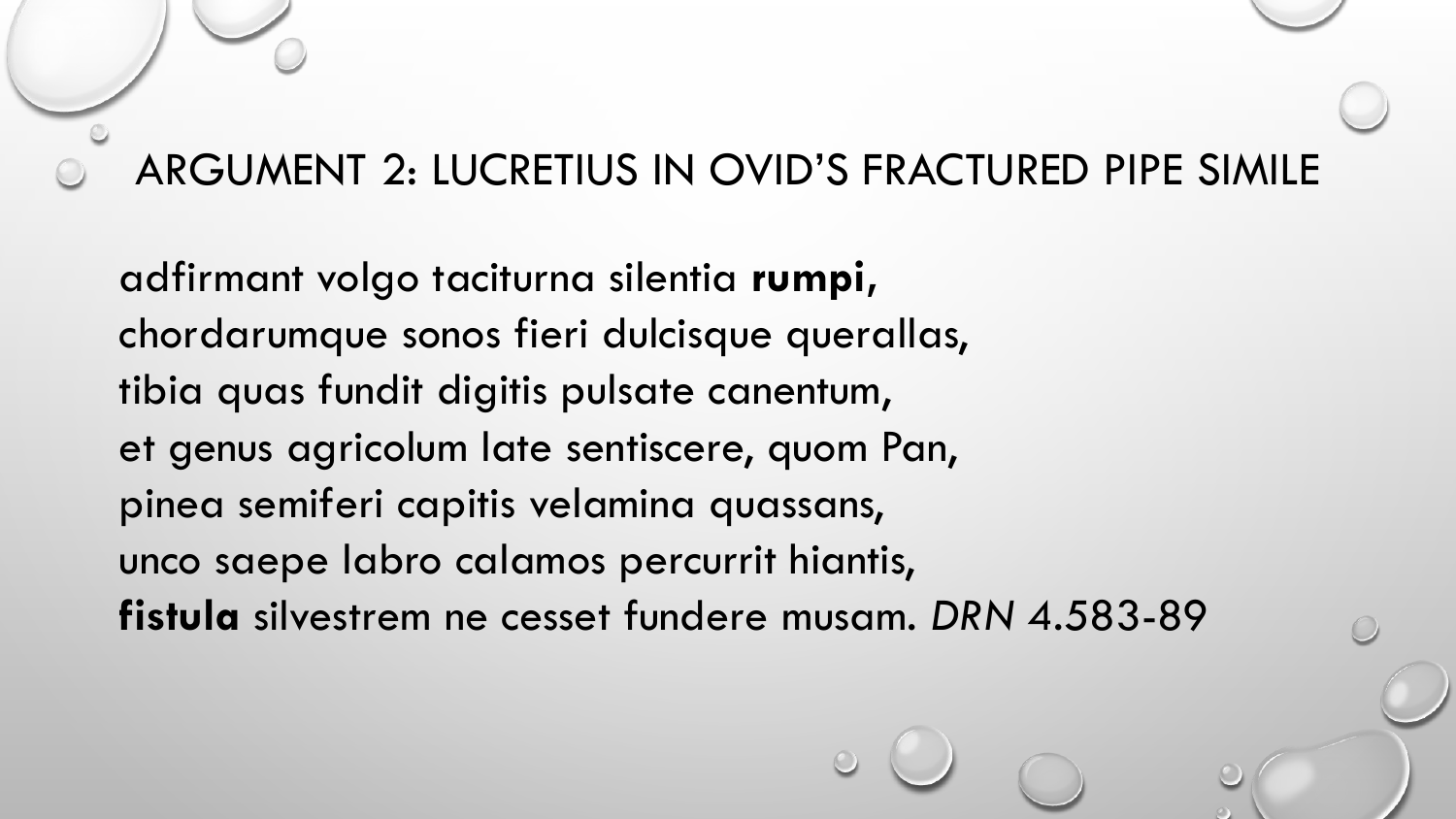## **E ARGUMENT 2: LUCRETIUS IN OVID'S FRACTURED PIPE SIMILE**

quod genus e nostro cum missus corpore sanguis **emicat** exultans **alte spargit**que **cruorem**. nonne vides etiam quanta vi tigna trabesque respuat umor aquae? Nam quo magis ursimus altum derecta et magna vi multi pressimus aegre, tam cupide sursum revomit magis atque remittit, plus ut parte foras emergant exiliantque. *DRN* 2.194-200

Even so when blood is let out from our body, out it spurts, leaping forth on high and sprinkling its red drops. Do you not see also with what force liquid water spits out timbers and beams? For the deeper we have thrust them and pushed them right down, pressing laboriously with full force and many together, the more eagerly does the water vomit them back and shoot them back up, so that they issue forth and leap out more than half their length.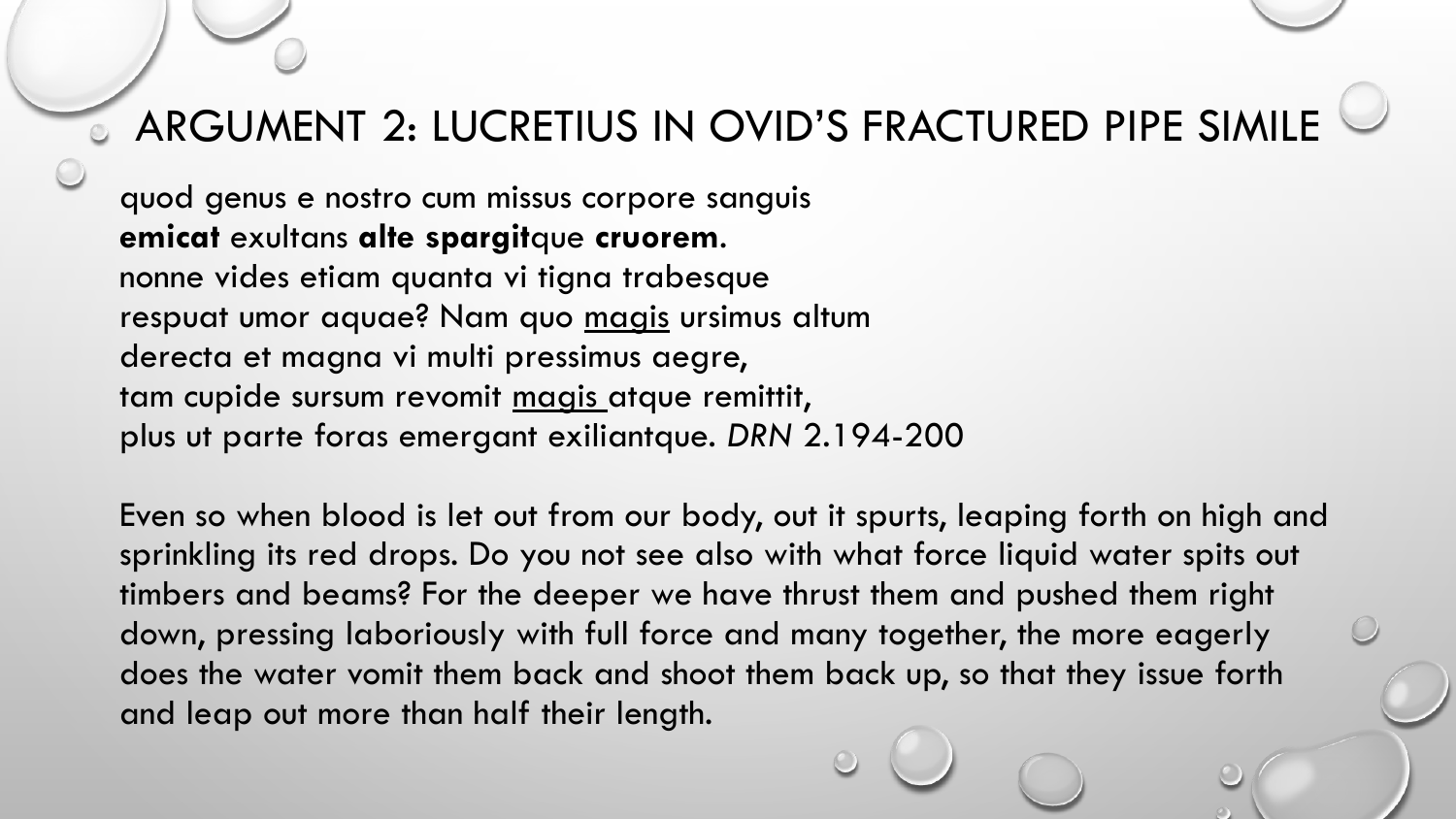# ARGUMENT 3: OVID'S TECHNICAL VOCABULARY

-combination of *vitium* and *paries* -combination of *vitium* and *rima* -combination of *vitium*, *rima*, and *paries*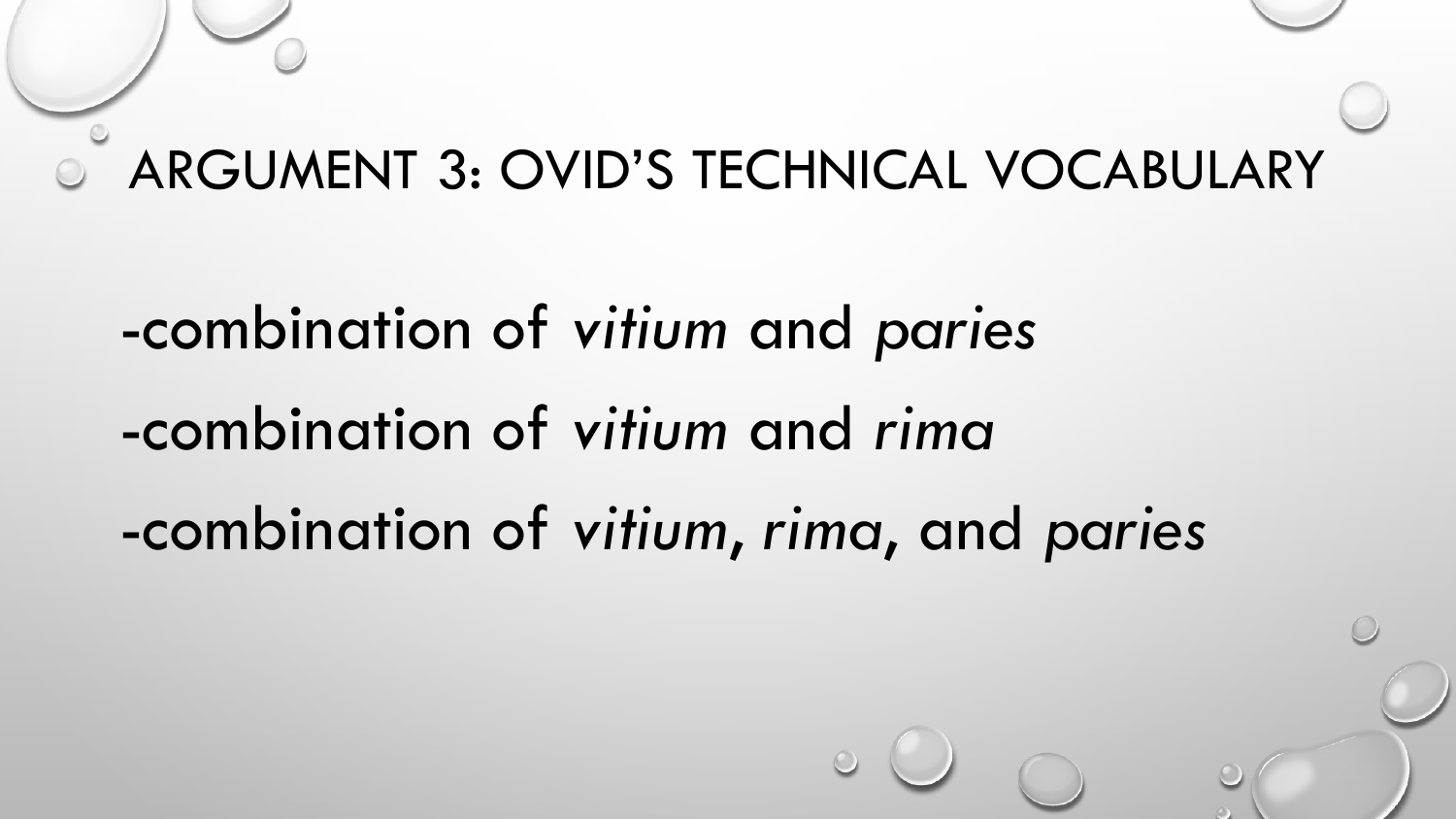# ARGUMENT 4: POLITICAL READING

- •The passage of the lovers' words through a crack in the wall is a metaphorical flow of the kind that can destroy walls over time.
- •The flow of water through an opening in a broken lead pipe represents the fact that attempts to control often backfire.
- •Ovid demonstrates the power of love and poetic/political expression, like flowing water, to resist control and lead to change.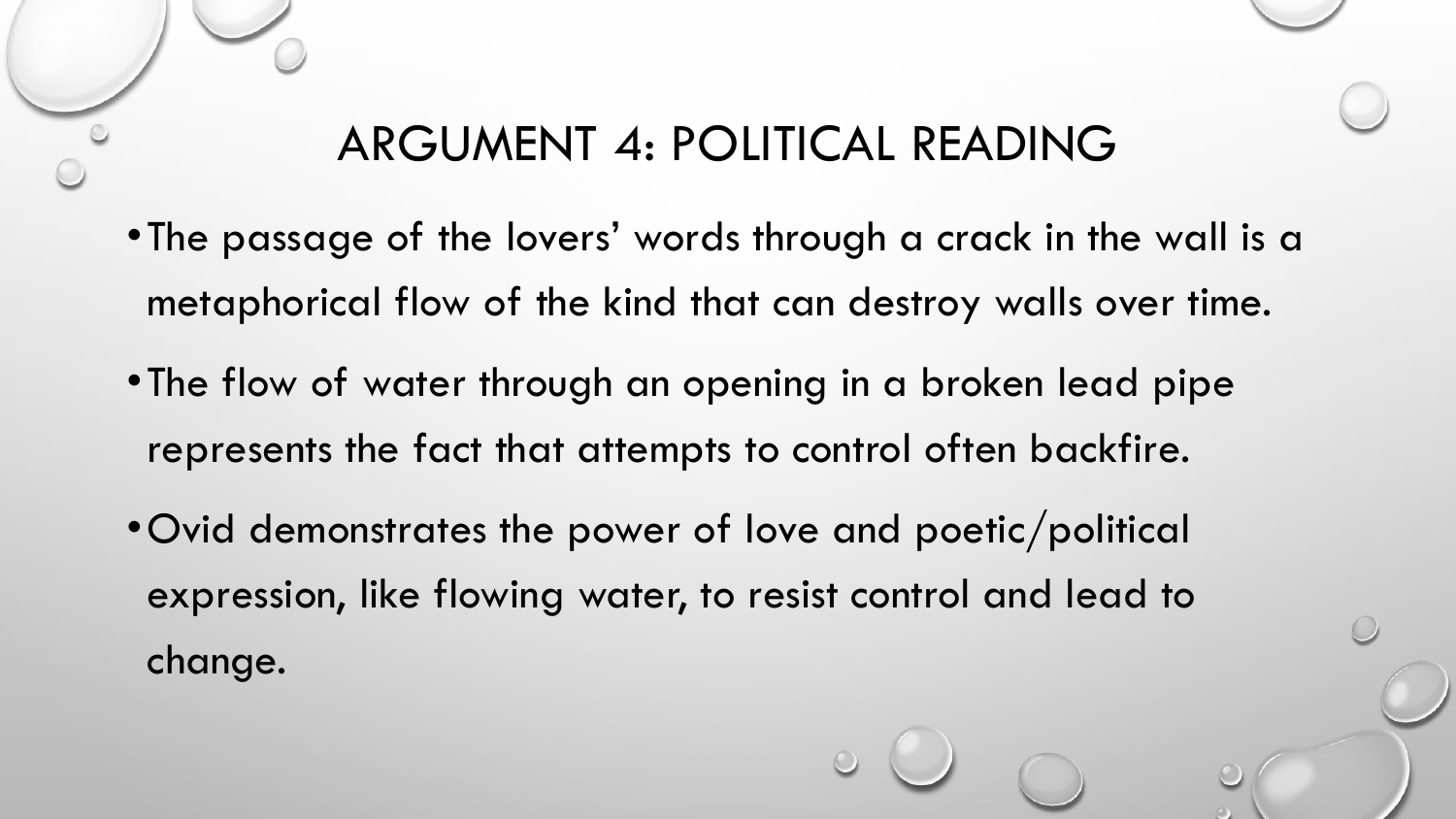# CONCLUDING THOUGHTS

- •Ovid follows Lucretius in analogizing the flow of sound to that of water.
- •Ovid emphasizes the sound of literal water more than Lucretius does, because he is more interested in having the sound of water represent political expression.
- •Ovid's treatment of flows as corrosive in this episode is in line with Pythagoras's treatment of flowing water as an agent of change in *Met.* 15, and Ovid's treatment of time as causing decay at the end of the poem.